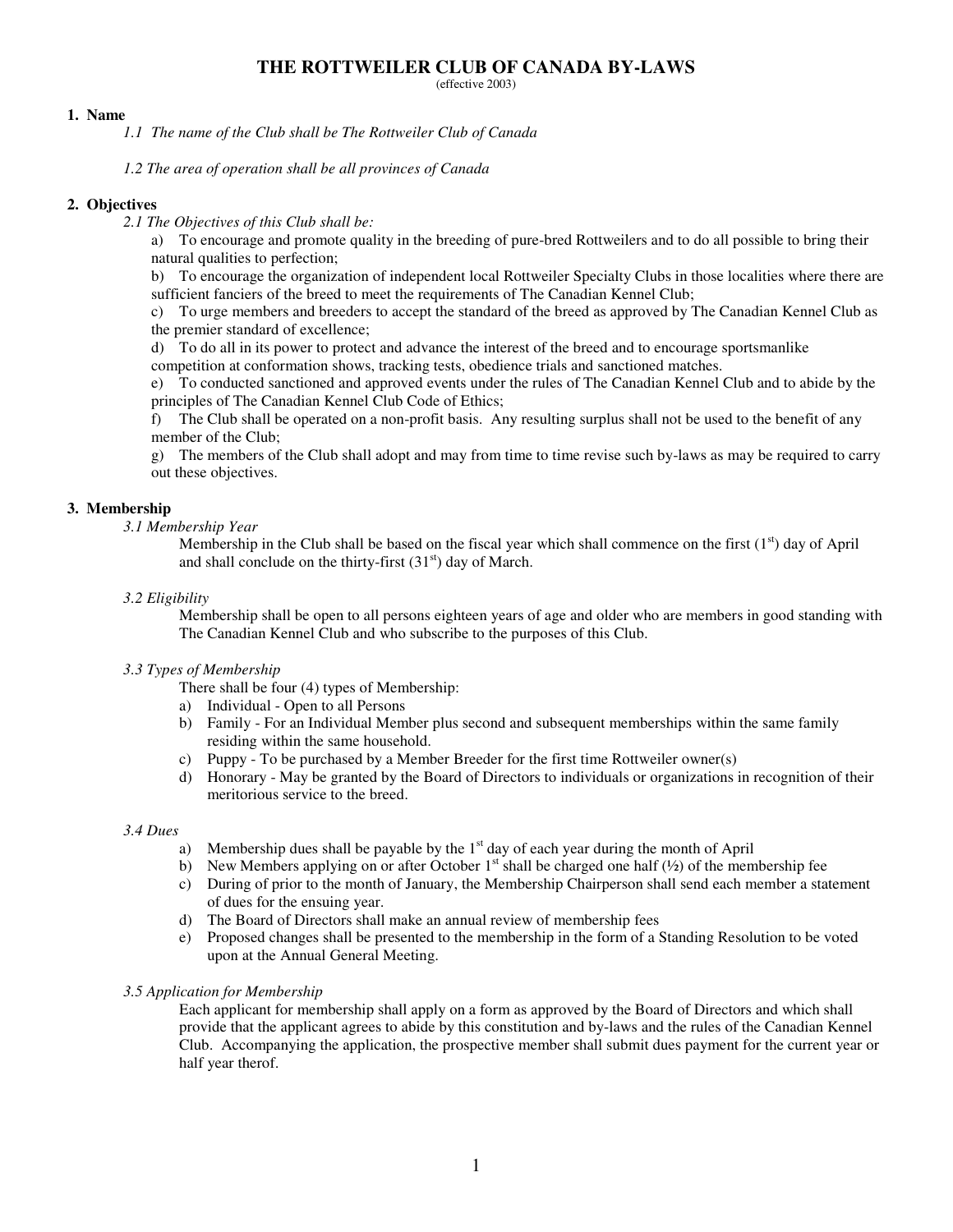(effective 2003)

### *3.6 Approval of Membership*

- a) All applications are to be filed with the Membership Chairperson and each application is to be submitted to the Board of Directors for approval.
- b) Approval shall be a majority vote of the Board Members responding.
- c) The name of each applicant shall be published in "Rottweilers in Canada" before approval may be finalized.

## *3.7 Rejection of Membership*

Any applicant which has been rejected must be provided with a reason for such rejection.

## *3.8 Rights of Members/Voting Privileges*

- a) Individual Shall enjoy all the rights and privileges of the Club including the right to vote and hold office, as provided for elsewhere in these by-laws. In the case of a family membership, the second and subsequent members shall enjoy the same rights;
- b) Puppy Shall enjoy the right to attend meetings and participate in discussion, but not the right to vote or hold office;
- c) Honorary Shall enjoy the right to attend meetings and participate in discussion, but not the right to vote or hold office.
- d) All members shall receive: A subscription to "Rottweilers in Canada", A copy of the minutes of the Board of Directors meeting, Annual General Meeting and any Special Club Meeting held, A membership list, A copy of the Constitution and By-Laws of the Club
- e) In the case of a family membership, only one (1) copy of the above shall be sent.

### *3.9 Termination of Membership*

Memberships may be terminated as follows:

- a) Resignation. Any member in good standing may resign from the Club upon providing written notice to the Membership Chairperson.
- b) Lapsing. A membership will be considered as lapsed and automatically terminated if such member's dues remain unpaid sixty (60) days after the first day of the fiscal year.
- c) Expulsion. A membership may be terminated by expulsion as provided in Section 9 of these by-laws.

## **4. General Meetings**

*4.1 The Annual General Meeting*

The Annual General Meeting of the Club shall be held in the months of July or August, preferably in conjunction with the National Specialty Show at such time and place as specified by the Board of Directors at least sixty (60) days prior to said meeting. The quorum for the annual meting shall be as outlined in item 4.4 of the by-laws.

*4.2 Special General Club Meetings*

- a) Special Club Meetings may be called by the President, by a majority vote of the members of the Board of Directors or by the Secretary upon receipt of a petition signed by five (5) members of the club who are in good standing.
- b) Special Club Meetings shall be held at such time and place to be determined by a majority vote of the Board of Directors.
- c) The Secretary shall send written notice of such meeting at least two (2) months prior to the date of the meeting.
- d) Such notice shall state the purpose(s) of the meeting and no other Club business shall be transacted thereat.

*4.3 Board Meetings*

- a) Meetings of the Board of Directors shall be held at regular intervals at such time and place as are agreed to by a majority vote of the Board. The secretary shall mail written notice of such meetings to each member of the Board at least 10 days prior to the date of the meeting;
- b) The Board may direct at the close of one meeting where they will next meet or upon notification that three (3) of the Board members are in agreement as to the necessity for a meeting, notice of such meeting shall be given to the Secretary at least two (2) weeks prior;
- c) The Board of Directors may conduct its business by mail or electronic means. The secretary shall conduct such meetings;
- d) A minimum of one (1) meeting in each half  $(\frac{1}{2})$  of the membership year must be held.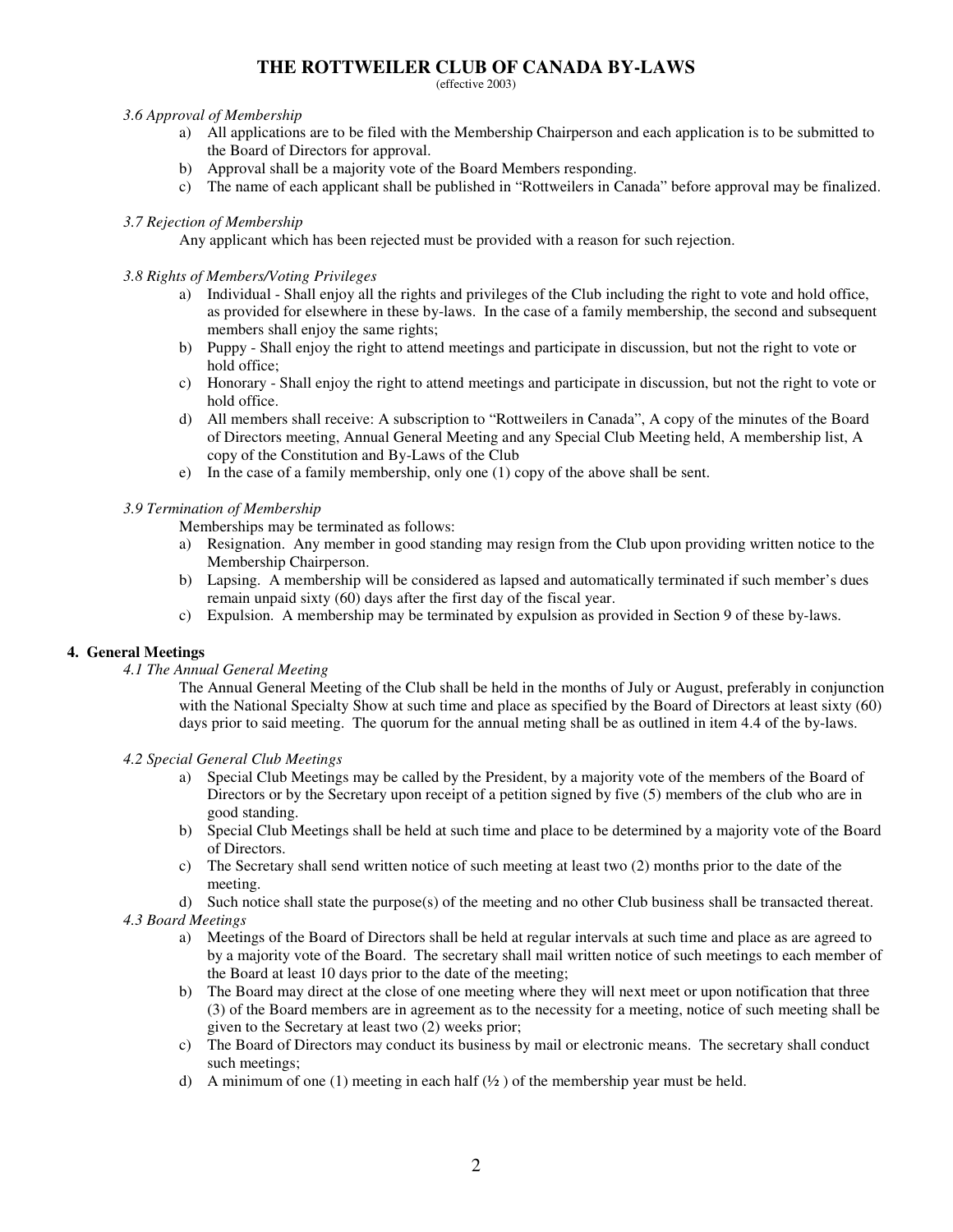(effective 2003)

### *4.4 Quorum*

The quorum of all meetings of the Club shall be as follows:

- a) Providing that due and sufficient Notice of Meeting has been given of a Special Club Meeting together with the outline of the urgent business requiring such special meeting, or that the Annual General Meeting is being held under normal and reasonable circumstances, that number of members who are in attendance or have responded at the time called for the opening of the meeting shall constitute a quorum.
- b) The Board of Directors Meeting quorum shall be three (3) Directors providing that at least one (1) of those present is also a member of the Executive.

## **5. Officers/Board of Directors/Positions**

## *5.1 Board of Directors*

The Board of Directors shall be comprised of the Officers (President, Vice-President, Secretary and Treasurer) who are residents of Canada plus a minimum of four (4) Regional Directors representing a minimum of four (4) of the six (6) regions across Canada and the Chairman of any standing committees acting in an advisory capacity, all of whom must be in good standing with the Club and The Canadian Kennel Club. General management of the Club's affairs shall be entrusted to the Board of Directors except as otherwise provided, the Board shall enjoy full powers to carry on the work of the Club without ratification of it's decisions, but shall be subject always to the censure for failure to act or for improper decisions taken and acted upon.

## *5.2 Officers*

The Officers of the club shall be the President, Vice-President, Secretary and Treasurer. All must be residents of Canada and members in good standing of The Canadian Kennel Club. The Officers shall serve in their respective capacities both with regard to the Club and it's meetings and the Board of Directors and it's meetings.

- a) The President shall preside at all meetings and shall have the duties and powers normally appurtenant to the office of President in addition to those particularly specified in these by-laws.
- b) The Vice-President shall have the powers and exercise the duties of the President in case of the President's death, absence, incapacity or unwillingness to act; and shall at other times act out such of the Presidential duties as the President assigns to him/her. Except as instructed by the President, or to deal with a recognized emergency in the absence of the President, the Vice-President shall not call any Special Club Meeting.
- c) The Secretary shall keep records of all meetings of the Club and Board, all votes taken in the order of business and all matters of which a record shall be ordered by the Club. He/She shall have charge of the correspondence, notify members of meetings, notify new members of election to membership, notify Officers and Directors of their election to office, keep a roll of members of the Club with their addresses, and carry out such other duties as are prescribed in these by-laws.
- d) The Treasurer shall collect and receive all money due or to become due belonging to the Club and receipt therefore, report tot the Board at every meeting the condition of the Club's finances, see that necessary banking forms are completed as required and that all signatures specified in the by-laws are obtained. At the Annual General Meeting, he/she shall render an account of all monies received and expended during the previous fiscal year.
- e) These duties may be amended from time to time on order of the Club through it's Board of Directors. Any such amendment is to be effective only as duly passed by the Club and appearing in the Standing Resolution hererunder.

## *5.3 Executive*

The executive of the Club shall consist of the above Officers together with the Immediate Past President. In the event that a President shall continue in office for more than one (1) term, the position of Past president shall fall vacant, except that the elected members of the Executive may, by extraordinary resolution, as the previous President to continue to sit with them in an advisory capacity.

- a) The Executive shall advise and assist the President in carrying out the policies of the Board of Directors
- b) Whenever emergencies arise which require handling before any meeting of the Club or Board can be called, the Executives shall take the responsibility of carrying out the work of the Club subject to later ratification of its actions and to the Club's censure for failure to act or for improper decisions taken and acted upon.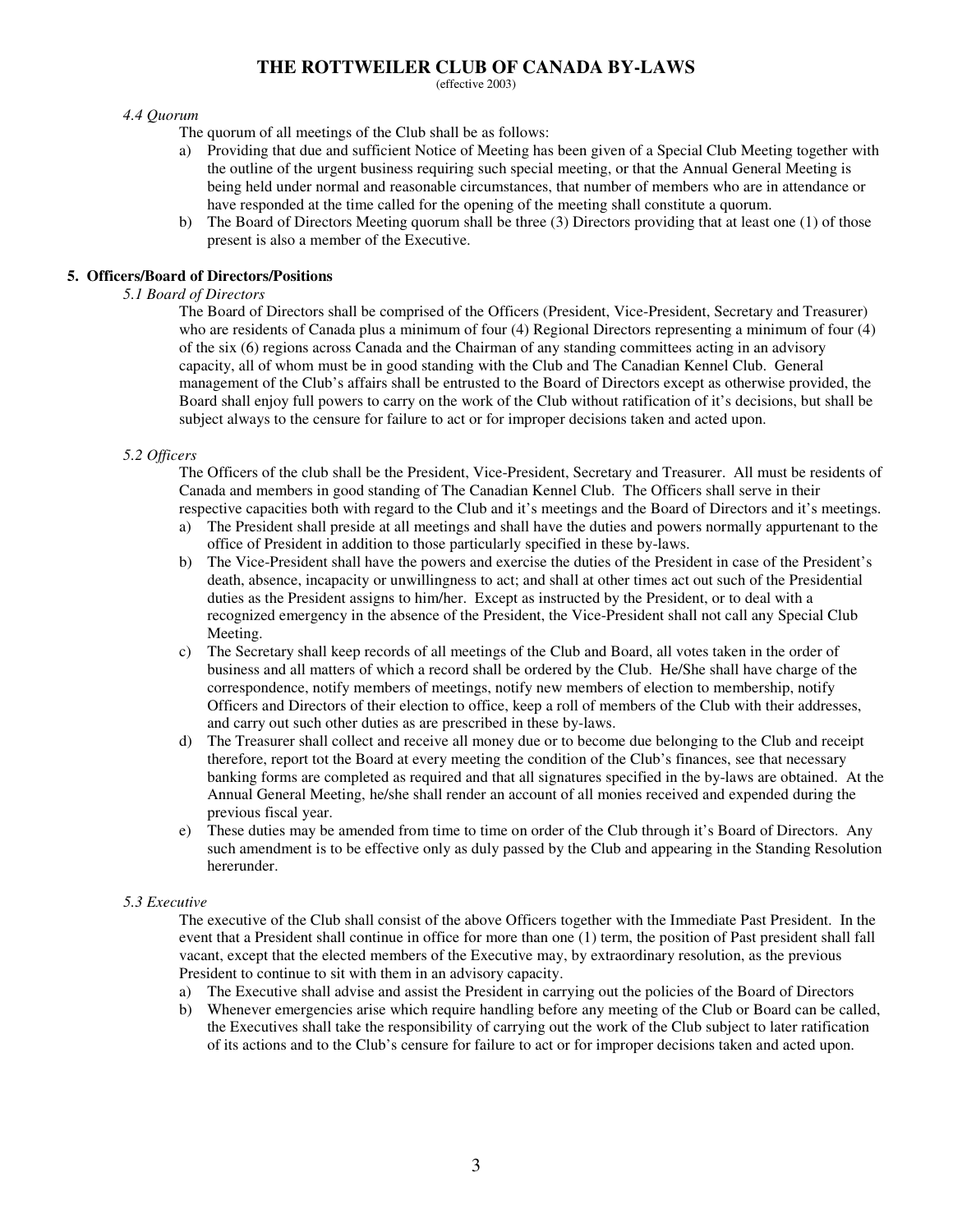(effective 2003)

### *5.4 Regional Directors*

Additional Representatives shall be elected to serve as Regional Directors. In general, the Regional Directors shall act as liaison between the Executive and the Club members. Additional responsibilities to be contained in the Standing Resolution hereunder. Organization of the regions to be specified in the Standing Resolution hereunder.

- a) Members residing within the Region to be served shall elect the Regional Director
- b) The numbers and regions of service for these Directors shall be specified in the Standing Resolutions hereunder with the following provisions; the number of Regional Directors shall not be less than five (5) nor more than ten (10).
- c) Starting in 1985, every five (5) years or more often if petitioned by 40% of the membership in good standing in the areas to be affected*,* the Executive shall examine the demographics of the membership to determine if alterations in the numbers or locations of the directorships is warranted.
- d) Any reallocation of area served by a Director shall be based upon membership numbers*,* location, general activity, an d/or the ability to service the membership in a more satisfactory manner.
- e) If, in the opinion of the Executive, alterations are required, they shall draw up a plan to be presented to the Board of Directors.
- f) Providing that the proposed changes have been published in "Rottweilers in Canada" at least three (3) months in advance, and considering the advice of the Board and/or any other interested parties, the Executive shall announce their decision and procedure for implementation.

### 5.5 *Vacancies*

Should a vacancy occur on the Board, the Board may appoint a member of the Club to fill the vacancy. Such appointment is to be endorsed by a majority of the then members of the Board present at the first meeting of the Board following the creation of said vacancy.

### 5.6 *Terms of Office*

The elected Officers and Directors shall take office immediately upon the conclusion of the Annual General Meeting at which they were elected and each retiring Officer or Director shall turn over to his successor all the property and records pertaining to that position within thirty (30) days.

## **6. Club Year**

- a) The Club's fiscal year shall commence on the first  $(1<sup>st</sup>)$  day of April and shall conclude on the thirty-first (31<sup>st</sup>) day of March.
- b) The fiscal year shall be divided in halves commencing April first  $(1<sup>st</sup>)$  and October first  $(1<sup>st</sup>)$ . Length of terms will be dictated in Section 9.1.

## **7. Finances**

- a) The Treasurer shall present to the Annual General Meeting of the Club a balance sheet of the year's financial operation duly approved and audited by the Executive, and no financial report not so audited and approved by the Executive shall be accepted by the Club.
- b) The funds of the Club, except for amounts specified in the Standing Resolutions as authorized to be placed in safe keeping of certain Officers or representatives as petty cash interest fund, shall be placed in a Branch of any Canadian Chartered Bank.
- c) No Officer or Director or Committee member or other active member of this Club shall receive a remuneration for his/her services hereto.
- d) The Club shall not be conducted or operated for profit and no part of any profit or remainder or residue from dues or donations or any other revenue shall accrue to the benefit of any member of the Club or any other individual.
- e) The signing authorities of the Club shall be the Officers listed in section 5.2. Any document requiring the endorsement of the Club shall be deemed to have been duly signed when it bears the recognized signatures of any two (2) of the said Officers, normally the President and the Treasurer.
- f) The Treasurer's books shall remain open to inspection by the Board at all times.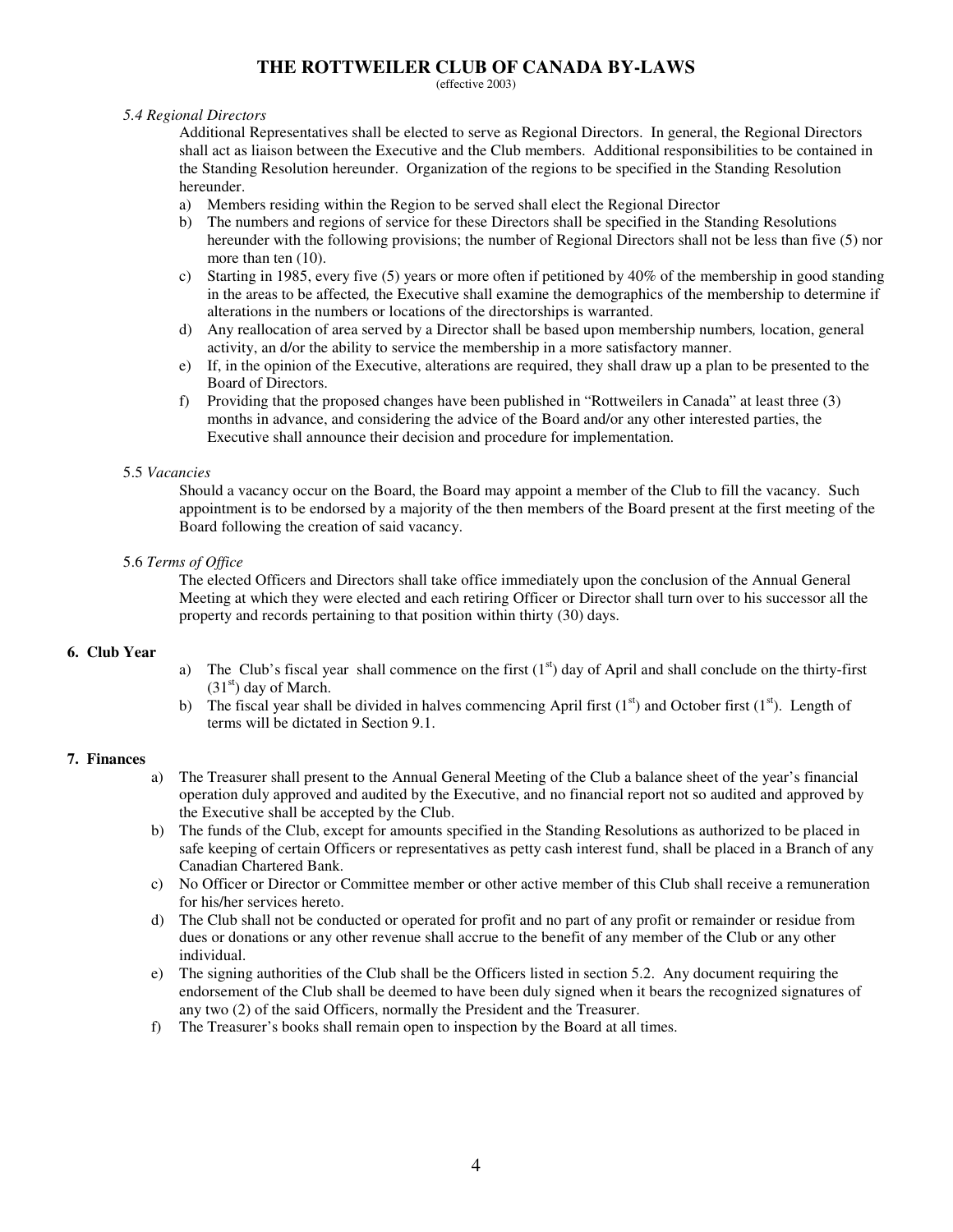(effective 2003)

## **8. Voting**

- a) Each Individual or Family member in good standing shall be entitled to one (1) vote at any Annual General Meeting or Special Meeting of the Club.
- b) Where ballots are required, a member who is unable to attend said meeting may deliver, or have delivered a signed, sealed envelope containing an absentee ballot to the Secretary on or before the date of the proposed meeting and his/her vote shall be counted as if he/she were present. Any such absentee ballot must set forth the question being voted upon.
- c) Matters arising from the floor at the Annual General Meeting shall not be subject to an absentee vote.
- d) No proxy vote will be accepted.
- e) In the event of a postal disruption, the meeting shall be held as scheduled, but the Board shall decide a reasonable extension to allow for delivery and return of mail ballots and shall announce the results of the voting accordingly.
- f) Each member of the Board of Directors shall be entitled to one (1) vote at any meeting of the Board. If a Board Member is unable to attend said meeting, he may deliver or have delivered a signed, sealed envelope containing an absentee ballot to the Secretary on or before the date of the proposed meeting and his vote shall be counted as if he/she were present.

## **9. Elections**

- 9.1 *Ballots*
	- a) The election of Officers and Directors shall take place at the Annual General Meeting. The Officers of the Club shall be elected by the members of the Club; the Directors of the Club shall reside in the region which they are representing and shall be elected by the members residing in that region.
	- b) The election of Officers and Directors shall be conducted by secret ballot.
	- c) A majority vote of those members present together with the absentee ballots which shall be opened at the meeting by scrutineers appointed for such purpose, shall be sufficient to elect a candidate to office being voted upon.
	- d) The person receiving the largest number of votes from each position shall be declared elected. If any nominee is unable to serve for any reason, such nominee shall not be elected and the vacancy so created shall be filled by the new Board of Directors in the manner provided by Section 5.5.
	- e) Elections shall be arranged that no more than two (2) of the four (4) Officers shall be elected in any one year. In the first election, the President, Treasurer and Regional Directors shall be elected for (1) year terms. The Vice-President and Secretary shall be elected for two (2) year terms. In all subsequent elections, all Officers and Directors shall be elected for two (2) year terms.
	- f) All Officers and Directors shall be limited to three (3) consecutive terms in any single office unless the position cannot otherwise be filled.
	- g) No member may fill more than one (1) elected position at any one time, nor may they run for more than one (1) elective position in any one election.
	- h) The results of said election shall be published in "Rottweilers in Canada" which will constitute official notice to each member of the results of the annual election.

## 9.2 *Nominations*

- a) No person may be a candidate in a Club election who has not been nominated in accordance with these by-laws.
- b) The Board shall nominate from among the eligible members of the Club, one candidate for each office and for each other position on the Board of Directors and shall procure the acceptance of each nominee so chosen. Candidates shall not be nominated for more than one office or position. The Board will submit its slate of candidates to the Secretary who shall mail the list, including the full name of each candidate and the name of the province or region in which he/she resides, along with a notice to each member advising of the opening of nominations for the Club Officers and Directors to each member of the Club by January 31<sup>st</sup> of each year.
- c) Additional nomination of eligible members may be made by written petition address to the Secretary and received his/her regular address on or before March 31<sup>st</sup>. Each member shall be entitled to nominate one (1) candidate for each office and any such nomination must be accompanied by the written acceptance of each such additional nominee signing his/her willingness to be a candidate. No member may be nominated unless he has been the owner of a Rottweiler in his/her own name or immediate family for one (1) year prior to nomination.
- d) If no valid additional nominations are received by the Secretary on or before the Annual General Meeting, the Board's slate shall be declared elected and no balloting will be required.
- e) If one or more valid additional nominations are received by the Secretary on or before March 31<sup>st</sup>, an election will be held in accordance with Section 1 of this Article.
- f) Nominations cannot be made at the Annual General Meeting or in any manner other than as provided above.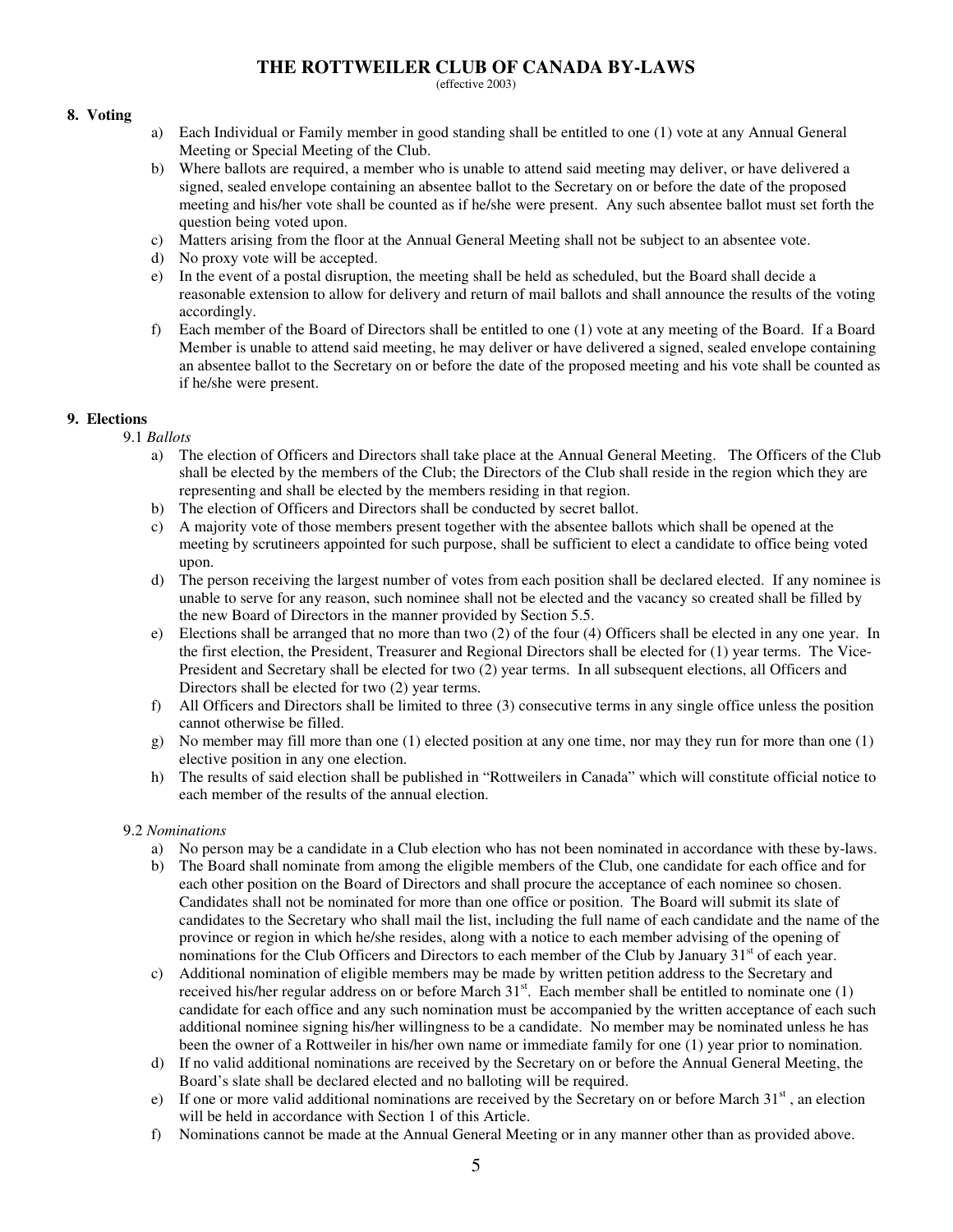(effective 2003)

### 9.3 *Removal from Office*

- a) A member of the Board of Directors may resign from Office by written notice submitted to the Secretary.
- b) Any Officer or Director who fails to attend or report to two-thirds (2/3) of the meetings of the Club or a governing body to which he/she is called, or who for any reason proves unsatisfactory in his/her position, may be warned that his/her attendance and/or conduct is unsatisfactory and if he/she persists in this conduct without satisfactory explanation, he/she shall be removed from office by the remaining members of the Board and the vacancy filled as provided for in Section 5.5.

### **10. Committees**

10.1 *Standing Committees*

The Board may each year appoint standing committees to advance the work of the Club in such matters as Conformation (Field trials, obedience trials), trophies, annual prizes, membership and other fields which may well be served by committees. Such committees shall always be subject to the final authority of the Board. Ad hoc committees may from time to time be appointed by the Board to aid the Board with specific projects.

### *10.2 Committee Appointments*

- a) The Board has full authority to appoint a Committee Chairman for each Committee. The Chairman of said Committees shall select the remaining members of the Committee with the concurrence of the Board.
- b) Any committee appointment may be terminated by a majority vote of the Board upon written notice being sent to the appointee, and the Board may appoint a successor to the person whose services have been terminated.

## **11. Discipline**

11.1 *Canadian Kennel Club Suspension*

Any member who is suspended, debarred, expelled or deprived of privileges from The Canadian Kennel Club automatically shall be suspended from the privileges of this Club for a like period.

#### 11.2 *Complaints*

- a) Any member may lay a complaint against a member for alleged misconduct prejudicial to the best interests of the Club or the breed. Written complaints containing details of the alleged misconduct must be filed in duplicate with the Secretary together with a deposit of \$25.00 which shall be forfeited if the defendant is found guilty at a hearing of the Board or of a committee duly appointed for this purpose.
- b) The Secretary shall promptly send to the accused member, by registered mail, one copy of the charges together with a notice of the hearing and an assurance that the defendant may either appear in his/her own defense, bring witnesses and present evidence, or may send an equivalent presentation.
- c) The Secretary shall forward the Board or appointed committee a copy of the complaint, which will also be forwarded to the Defendant and the complainant. The Board shall set the date and location for a hearing, not less than three (3) weeks nor more than six (6) weeks from the date on which the Secretary received the charges. If the hearing is held by the Board, a minimum of (5) Directors or 50% of the Board, whichever is the highest n umber, must be present. In the event that a committee, at least a majority of the appointed committee shall be present.
- d) Should the charged individual be a member of the Board of Directors, he/she shall step down from office until such time as the charges are resolved and other members of the Board shall assume responsibility for performing the essential duties of said office. Should a complaint be laid against the Secretary, then the President shall act in accordance with these by-laws.

## 11.3 *Hearing*

- a) The Board or appointed Committee shall ensure that both the complainant and the defendant are treated fairly and in accordance with the rules of natural justice. The Board shall have complete authority to decide whether counsel may attend the Hearing, but both complainant and defendant shall be treated uniformly in this regard.
- b) After hearing all the evidence and testimony presented, a majority of the Board or Committee shall find by majority vote
	- i. the charges not sustained
	- ii. the charges sustained, in which case the defendant may be suspended from all privileges of the Club for up to, but not more than six (6) months, or
	- iii. if the said Board or Committee deem that suspension is insufficient punishment, they may in addition recommend expulsion to the membership.
- c) Immediately after the Board or Committee has reached a decision, its findings shall be put in written form and filed with the Secretary. The Secretary shall notify each of the parties of the Board's decision and penalty, if any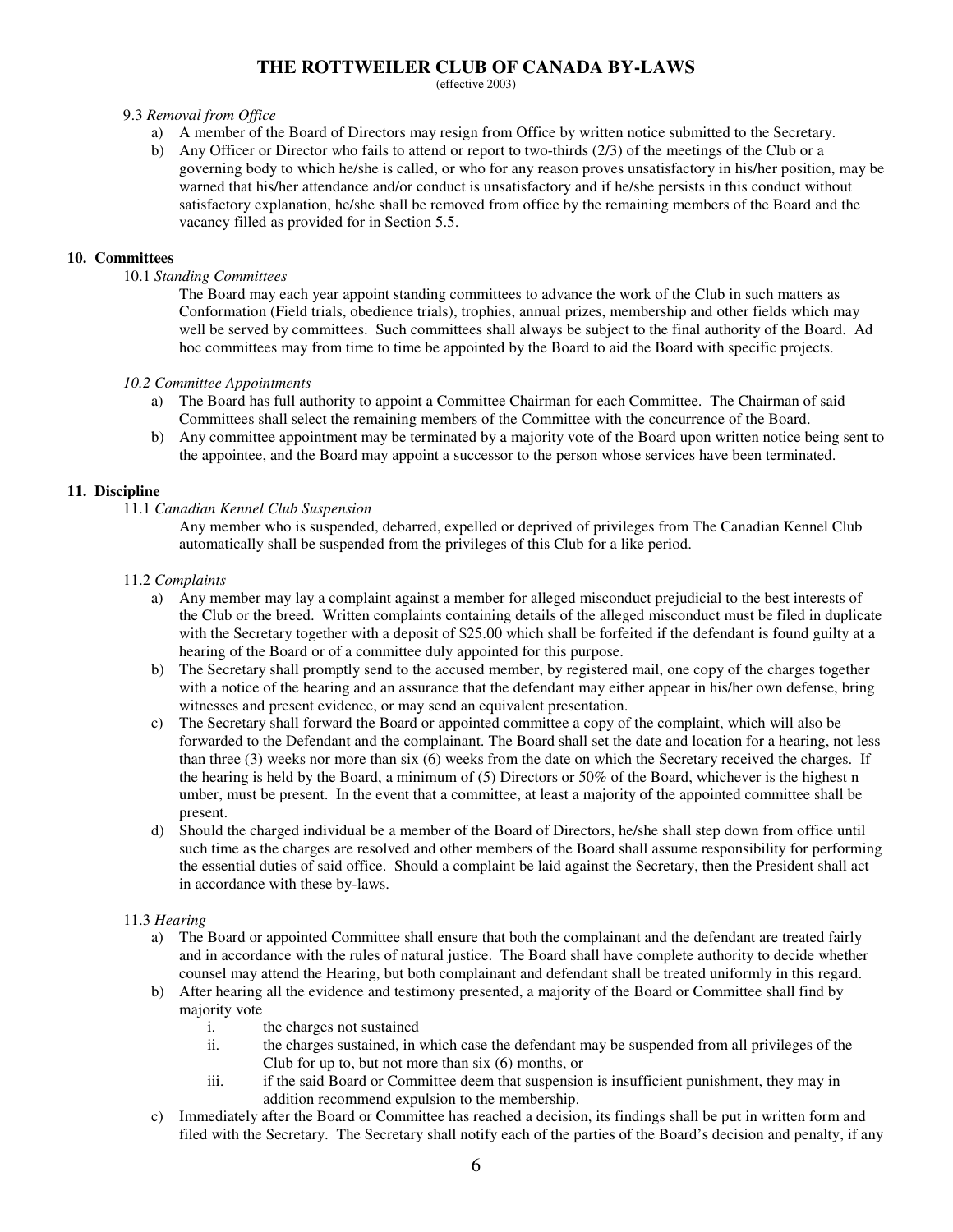(effective 2003)

within 30 days of the decision. The Secretary shall also certify a copy of such finding s to The Canadian Kennel Club for such action as they deem fit.

11.4 *Expulsion*

- a) Expulsion of a member from the Club shall be accomplished at an Annual General Meeting of the Club or any Special Club Meeting called for that purpose, provided that notice of such intent shall have been given in the announcement of said meeting and mailed to each member at least two (2) months prior to the date of the meeting, upon recommendation of the Board or Committee being provided as stated in section 3 of this Article. The President shall read the complaint and report the findings and recommendations of the Board or appointed Committee, and shall invite the Defendant, if present, to speak on his own behalf. In such cases, prior suspension shall not restrict the defendant's right to appear before his fellow Club members at said meeting. The Defendant may speak, or have a statement read, on his/her own behalf, but no evidence may be given. The meeting shall then vote by secret written ballot on the proposed expulsion. A two-thirds (2/3) majority vote of those present and/or voting shall be necessary for expulsion.
- b) At the discretion of the Board, expulsion may also take place by mail-in vote consisting of a two-thirds (2/3) majority of all eligible voting members in favour of expulsion. Proxy voting is not permitted.
- c) If expulsion is not ordered, any suspension ordered by the Board or Committee will stand.

## **12. Amendments**

### 12.1 *Proposal to Amendments*

- a) Amendments to the constitution, the by-laws and breed standard may be proposed by the Board of Directors or by written petition addressed to the Secretary signed by twenty (20) percent of the membership in good standing.
- b) Amendments proposed by such petition shall be considered by the Board of Directors at the next regular meeting and must subsequently be presented to the Board within ninety (90) days of the date when the proposed amendment was received by the Secretary.

### 12.2 *Amendment by vote*

The constitution, by-laws and breed standard may be amended at any time provided a copy of the proposed amendment has been mailed by the Secretary to each member in good standing on the date of mailing, accompanied by a ballot on which he/she may indicate his/her choice for or against the action to be taken. Dual-Envelope procedures shall be followed in handling such ballots, to assure secrecy of the vote. Notice with such ballot shall specify a date not less than 30 days after the date of mailing by which date the ballots must be returned to the Secretary to be counted.

- In the case of breed standards, a two-thirds (2/3) majority vote of those eligible voting members who have voted is required to affect an amendment.
- For constitutions and by-laws, a two-thirds (2/3) majority vote of all eligible voting members is required.
- No proxy vote will be accepted.

## 12.3 *Canadian Kennel Club Approval*

No amendment to the constitution, by-laws or breed standard shall become effective until it has been approved by The Canadian Kennel Club.

#### **13. Dissolution**

The Club may be dissolved at any time by providing to the CKC written documentation signed by at least 2/3 of the members of the Club who are in favour of this decision. Proxies are not permitted. In the event of the dissolution of the Club, other than for the purposes of reorganization, whether voluntary or involuntary or by operation of law, none of the property of the Club, nor any proceeds thereof, nor any assets of the Club shall be distributed to any members of the Club but after payment of the debts of the Club, its property and assets shall be divided equally between the then existing Canadian Schools of Veterinary Medicine - Canine Research Funds.